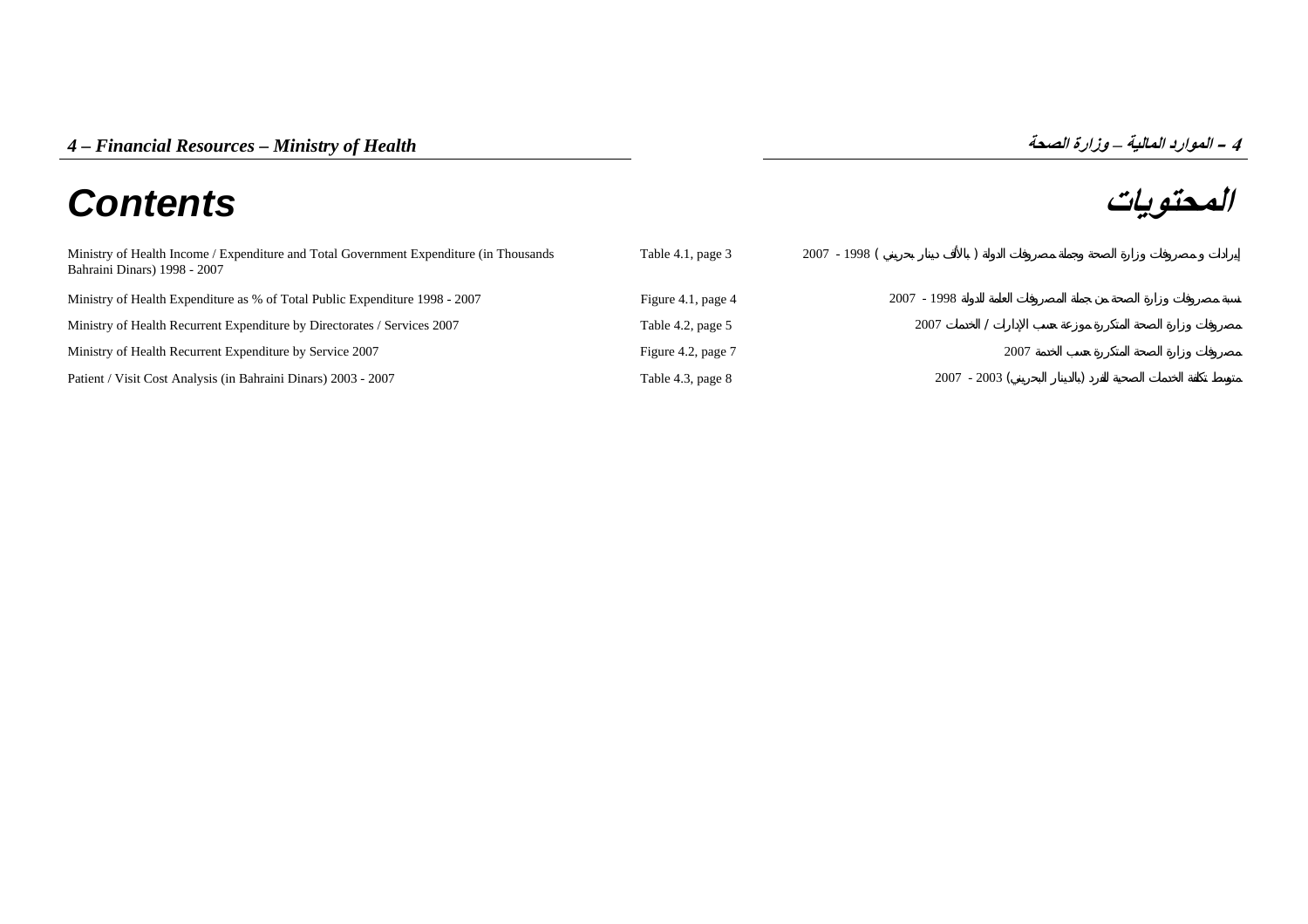<span id="page-1-0"></span>

|                                                  |                                                     | <b>Ministry of Health Expenditure</b>                                         |                                 |               |                                |                                       |                              |                                           |                |
|--------------------------------------------------|-----------------------------------------------------|-------------------------------------------------------------------------------|---------------------------------|---------------|--------------------------------|---------------------------------------|------------------------------|-------------------------------------------|----------------|
| نسبة<br>الإيرادات إلى                            |                                                     |                                                                               | <b>Total Health Expenditure</b> |               |                                |                                       | <b>Recurrent Expenditure</b> |                                           |                |
| المصروفات<br>%<br>% Revenue<br>to<br>Expenditure | إيرادات<br>الوزارة<br>Revenue<br>of the<br>Ministry | مجموع مصروفات<br>الدولة<br>Share of<br>Health Exp.<br>to Govt.<br>Expenditure | % Annual<br>Growth              | <b>Amount</b> | <b>Projects</b><br>Expenditure | الزيادة السنوية<br>% Annual<br>Growth | <b>Amount</b>                | <b>Total</b><br>Government<br>Expenditure | Fiscal<br>Year |
| 8.6                                              | 4,958                                               | 8.0                                                                           | $-5.6$                          | 57,823        | 1,631                          | 0.7                                   | 56,192                       | 721,252                                   | 1998           |
| 8.4                                              | 5,157                                               | 8.5                                                                           | 6.7                             | 61,711        | 4,311                          | 2.1                                   | 57,400                       | 724,000                                   | 1999           |
| 8.5                                              | 5,218                                               | 7.8                                                                           | $-1.1$                          | 61,044        | 1,794                          | 3.2                                   | 59,250                       | 787,000                                   | 2000           |
| 8.7                                              | 5,574                                               | 7.7                                                                           | 5.6                             | 64,438        | 1,183                          | 6.8                                   | 63,255                       | 833.000                                   | 2001           |
| 9.1                                              | 6,458                                               | 7.2                                                                           | 10.4                            | 71,139        | 1,874                          | 9.5                                   | 69,265                       | 984.600                                   | 2002           |
| 8.3                                              | 6,718                                               | 7.5                                                                           | 13.2                            | 80,557        | 2,096                          | 13.3                                  | 78,461                       | 1,080,378                                 | 2003           |
| 8.2                                              | 7,274                                               | 7.4                                                                           | 9.8                             | 88,431        | 2,939                          | 9.0                                   | 85,492                       | 1,188,659                                 | 2004           |
| 7.2                                              | 7,420                                               | 8.0                                                                           | 16.6                            | 103,073       | 2,997                          | 17.1                                  | 100,076                      | 1,462,833                                 | 2005           |
| 7.2                                              | 8,446                                               | 7.5                                                                           | 14.5                            | 118,007       | 8,297                          | 9.6                                   | 109,710                      | 1,577,577                                 | 2006           |
| 7.5                                              | 10,881                                              | 7.8                                                                           | 22.5                            | 144,515       | 17,720                         | 15.6                                  | 126,795                      | 1,854,600                                 | 2007           |

**2007 - 1998 ( ) Ministry of Health Income / Expenditure and Total Government Expenditure (in Thousands Bahraini Dinars) 1998 - 2007**

**Table 4.1**

*Total Government Expenditure for the year 2007 is the budgeted figure. <i>Position compared to the year 2007* is the budgeted figure.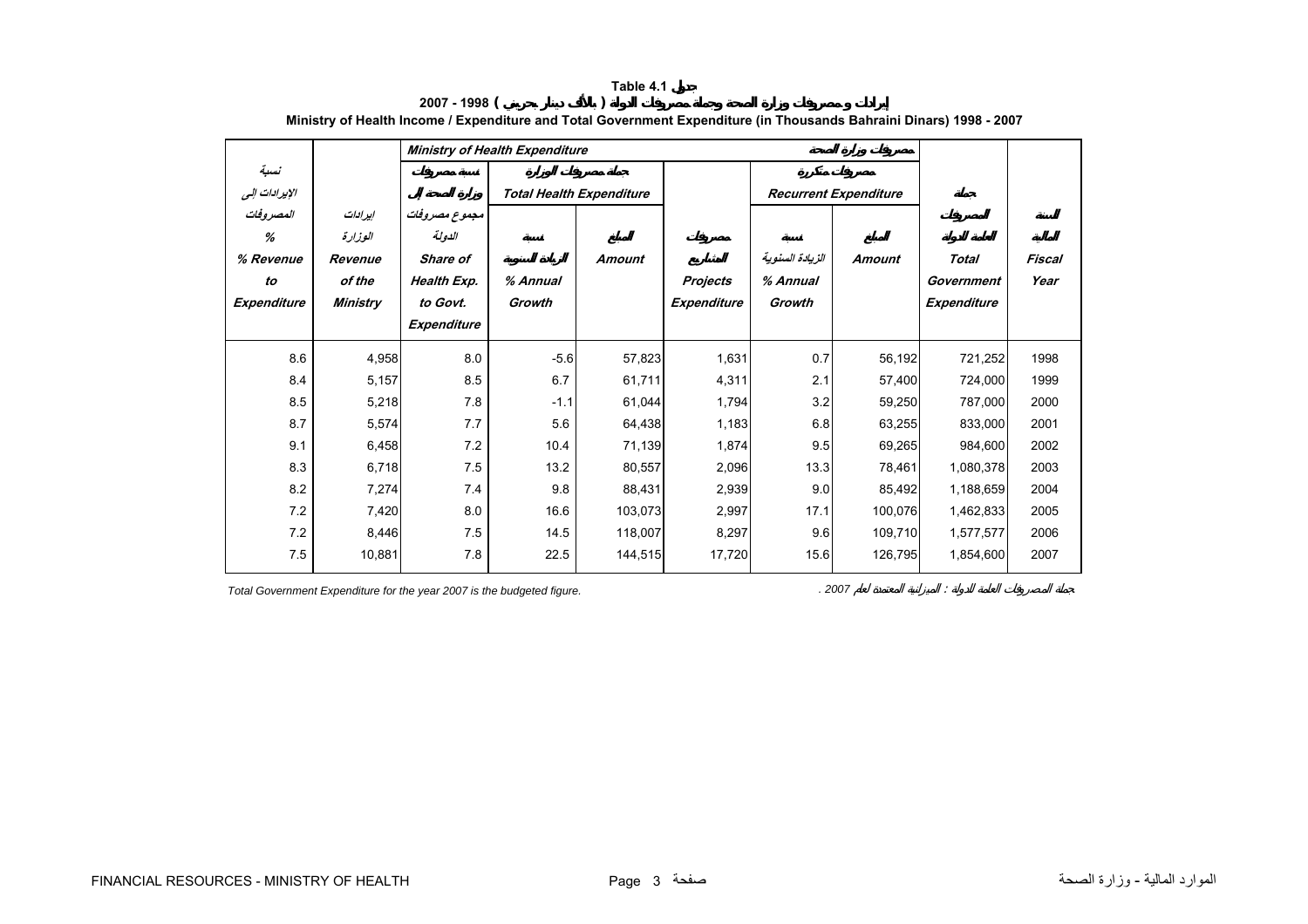

**2007 - 1998**



<span id="page-2-0"></span>

*Year*

*Reference: Table 4.1*

 *4.1* $4.1$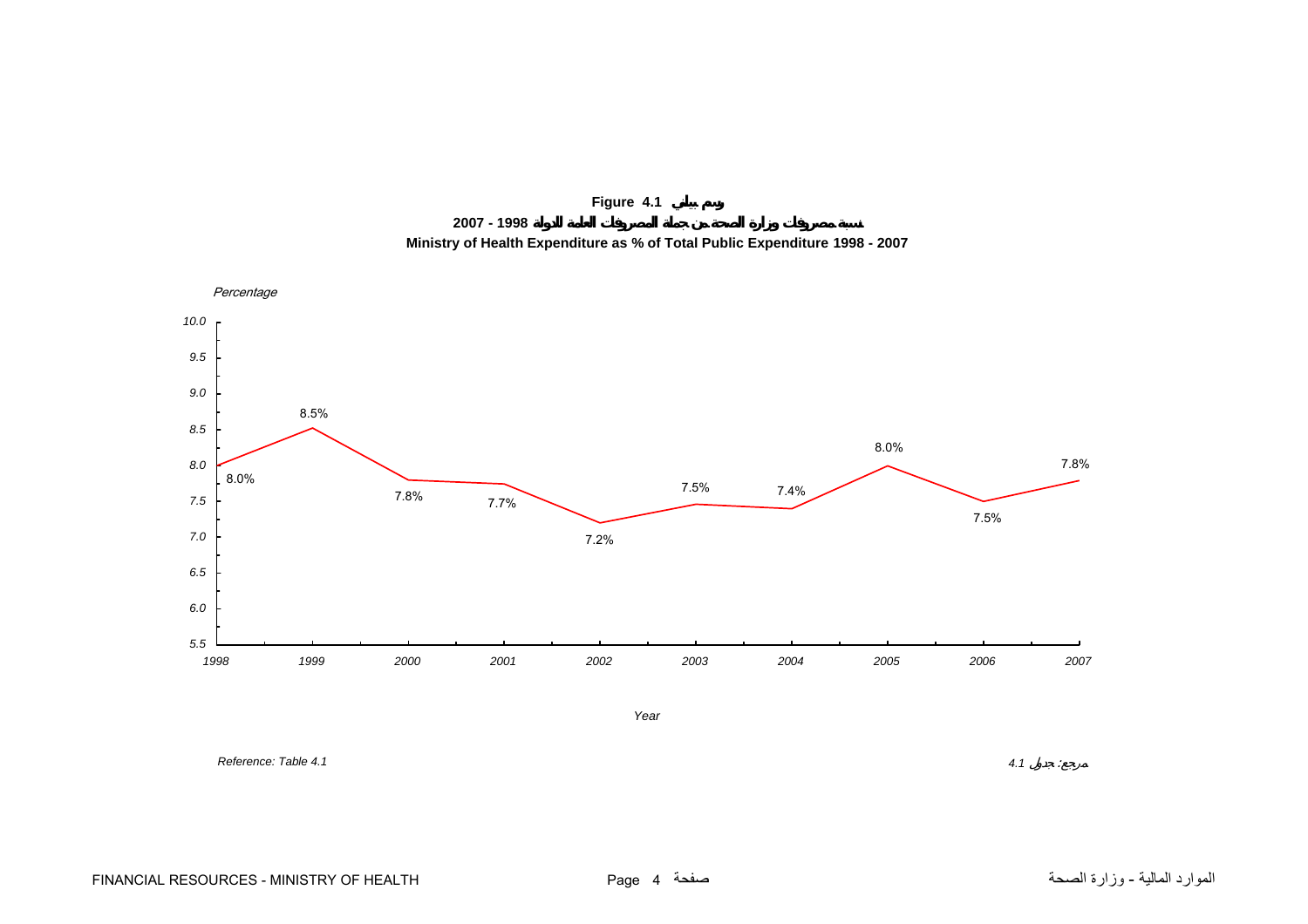**Table 4.2**

**2007 / Ministry of Health Recurrent Expenditure by Directorates / Services 2007** 

<span id="page-3-0"></span>

|                                              | $\%$     |                        |
|----------------------------------------------|----------|------------------------|
|                                              |          | <b>Total Recurrent</b> |
|                                              | %        | Expenditure            |
| Directorate / Service                        | of Total | (Bahraini Dinars)      |
| Office of H.E. The Minister                  | 0.49     | 621,082                |
| <b>Office of Undersecretary</b>              | 0.10     | 127,831                |
| <b>Sub Total</b>                             | 0.59     | 748,913                |
| <b>Administration and Support Services</b>   |          |                        |
| Office of Assistant Undersecretary           | 0.09     | 108,413                |
| for Human & Financial Resources              |          |                        |
| Directorate of Financial Resources           | 0.49     | 618,275                |
| Directorate of Human Resources               | 0.58     | 740,590                |
| Directorate of Materials Management          | 0.95     | 1,203,302              |
| Directorate of Services                      | 0.49     | 627,468                |
| Engineering and Maintenance Directorate      | 2.73     | 3,462,144              |
| <b>Medical Equipment Directorate</b>         | 1.66     | 2,098,502              |
| <b>Health Information Directorate</b>        | 0.91     | 1,160,131              |
| Office of Licensing and Registration         | 0.30     | 384,483                |
| Other Central Services *                     | 0.35     | 439,160                |
| <b>Sub Total</b>                             | 8.55     | 10,842,468             |
| <b>Primary Health Care and Public Health</b> |          |                        |
| Office of Assistant Undersecretary           | 0.03     | 37,871                 |
| for Primary Health Care & Public Health      |          |                        |
| <b>Medical Commission</b>                    | 0.17     | 213,181                |
| Directorate of Health Centers                | 21.20    | 26,875,592             |
| Directorate of Public Health                 | 3.48     | 4,411,636              |
| <b>Health Education Section</b>              | 0.27     | 339,292                |
| <b>Sub Total</b>                             | 25.14    | 31,877,572             |

*\* Including the difference between the value of opening & closing stock of materials, and the \** 

 *difference between the amount of creditors at the beginning and ending of the year.* .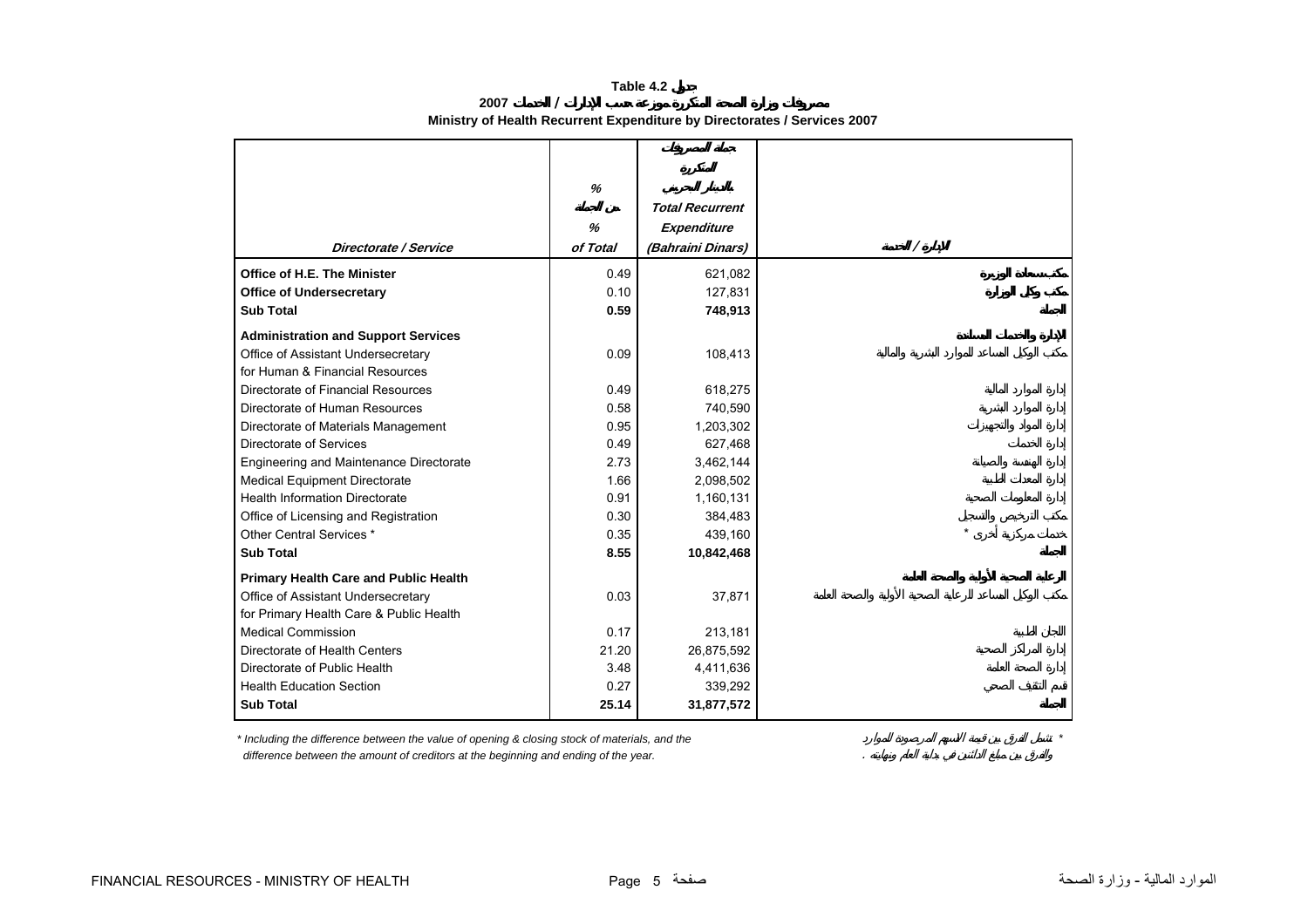## **(Cont'd) Table 4.2 ( )**

**2007/**

**Ministry of Health Recurrent Expenditure by Directorates / Services 2007** 

|                                                  | %        |                        |          |
|--------------------------------------------------|----------|------------------------|----------|
|                                                  |          | <b>Total Recurrent</b> |          |
|                                                  | %        | Expenditure            |          |
| Directorate / Service                            | of Total | (Bahraini Dinars)      | $\prime$ |
| <b>Secondary Health Care</b>                     |          |                        |          |
| Office of Assistant Undersecretary for Hospitals | 0.06     | 72,971                 |          |
| Salmaniya Medical Complex                        | 43.31    | 54,912,950             |          |
| Maternity Unit at SMC                            | 4.56     | 5,776,216              |          |
| Psychiatric Hospital                             | 4.22     | 5,346,768              |          |
| Muharraq Maternity Hospital                      | 1.10     | 1,391,544              |          |
| Jidhafs Maternity Hospital                       | 1.19     | 1,508,587              |          |
| Sitra Maternity Hospital                         | 0.11     | 140,508                |          |
| Riffa Maternity Hospital                         | 0.07     | 87,682                 |          |
| West Region Maternity Hospital                   | 0.09     | 116,341                |          |
| Geriatric Hospital                               | 0.73     | 927,912                |          |
| <b>Overseas Health Services</b>                  | 3.64     | 4,609,662              |          |
| Office of Medical Review                         | 0.11     | 143,367                |          |
| Directorate of Pharmacy and Drug Control         | 0.24     | 299,121                |          |
| Laundry                                          | 0.58     | 730,502                |          |
| <b>Sub Total</b>                                 | 59.99    | 76,064,131             |          |
| <b>Training</b>                                  |          |                        |          |
| Office of Assistant Undersecretary               | 0.11     | 143,809                |          |
| for Training and Planning                        |          |                        |          |
| College of Health Sciences                       | 1.22     | 1,546,219              |          |
| Other Local and Overseas Training                | 3.49     | 4,420,533              |          |
| <b>Sub Total</b>                                 | 4.82     | 6,110,561              |          |
| <b>Capital Expenditure</b>                       | 0.91     | 1,151,281              |          |
| <b>Total Expenditure</b>                         | 100.0    | 126,794,926            |          |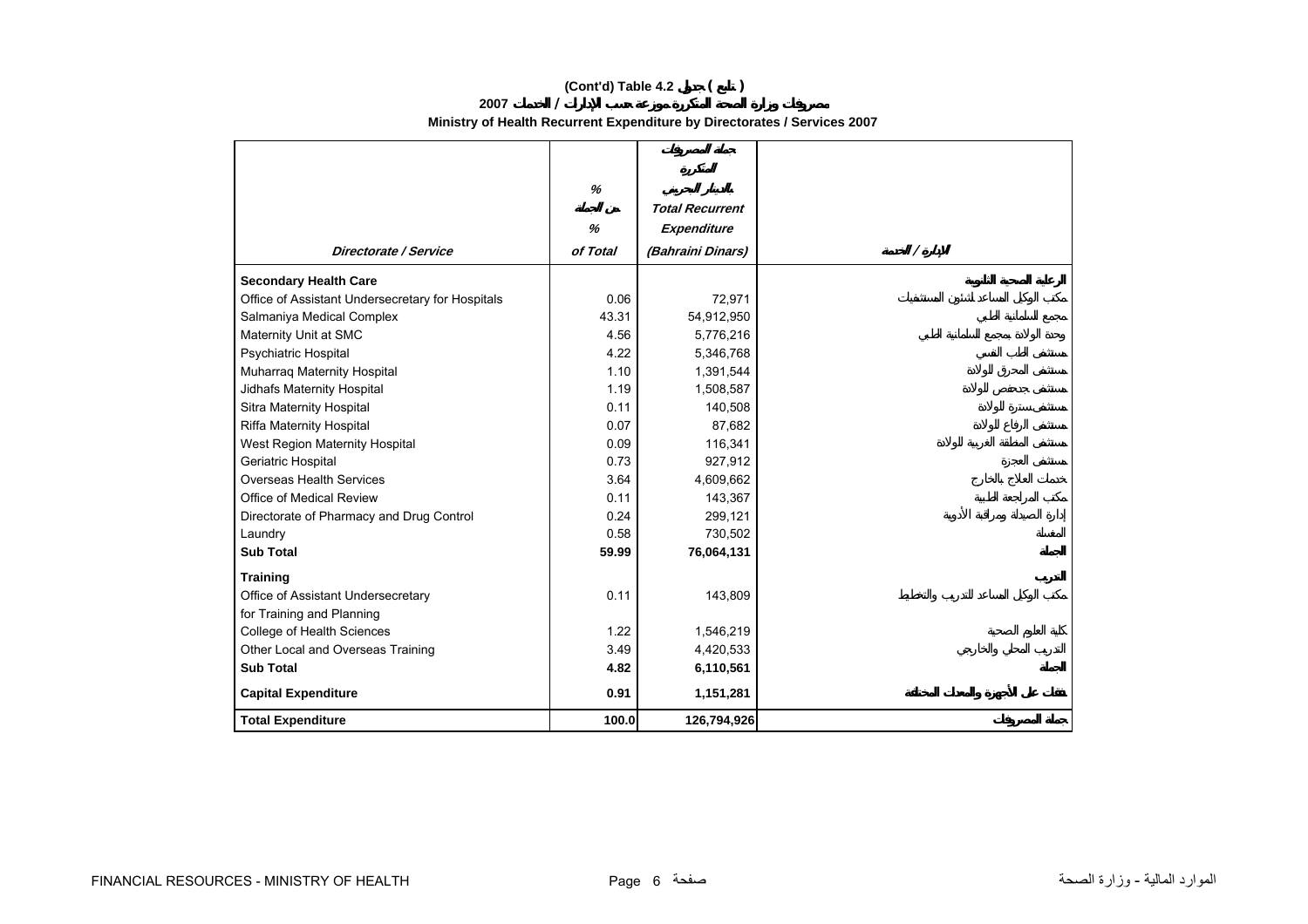<span id="page-5-0"></span>